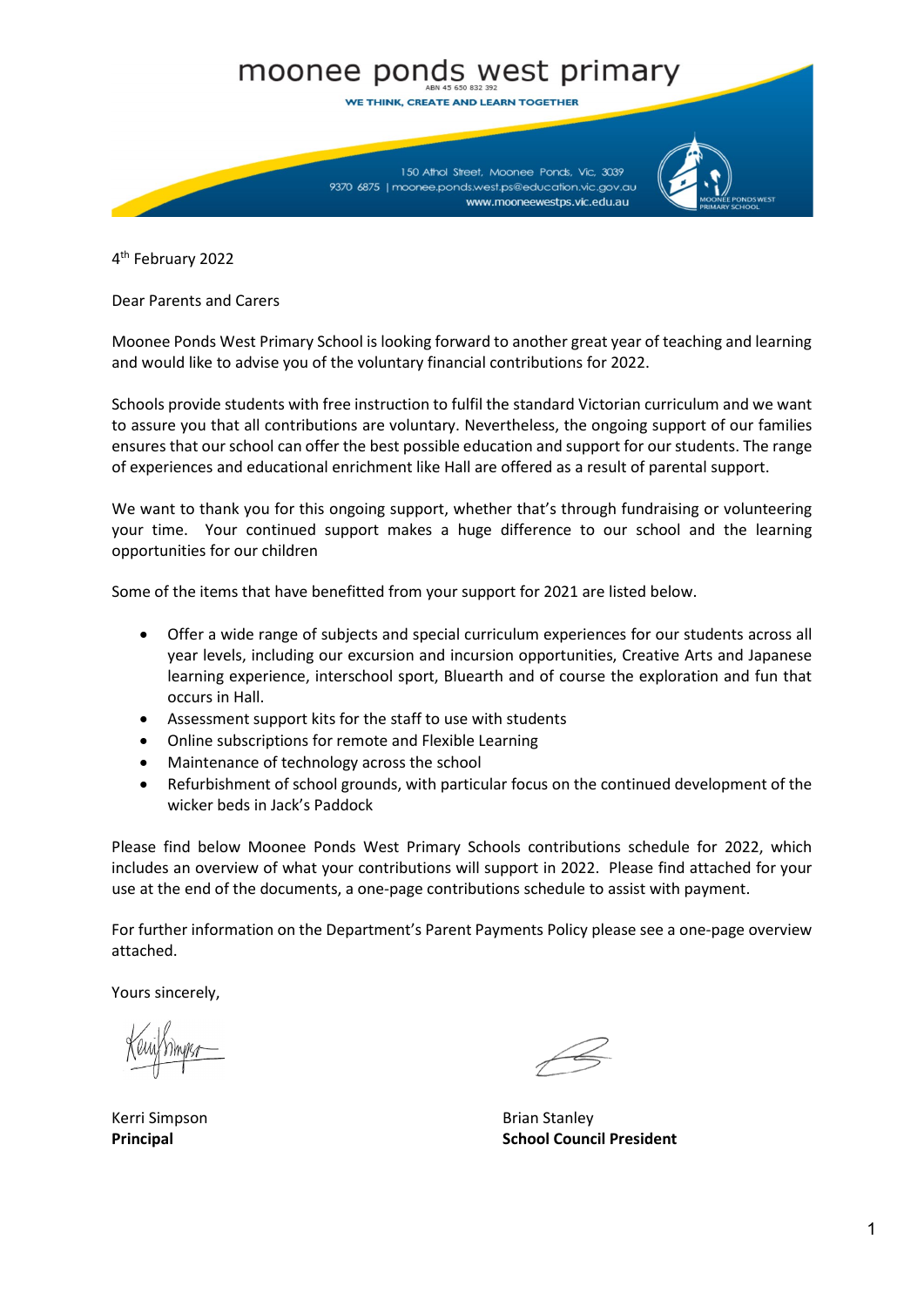# **2022 VOLUNTARY FINANCIAL CONTRIBUTIONS SCHEDULE**

| <b>CURRICULUM CONTRIBUTIONS</b> - items and activities that students use, or participate in, to<br>access the Curriculum                                                                                                                                                                                | <b>AMOUNT</b> |
|---------------------------------------------------------------------------------------------------------------------------------------------------------------------------------------------------------------------------------------------------------------------------------------------------------|---------------|
| Classroom consumables, materials & equipment:<br>Classroom consumables, materials & equipment (Mathematics - numeracy materials,<br>English - book boxes, updated reading resources, visual arts materials (including paint,<br>drawing materials, Japanese learning resources<br>School Diaries (Y3-6) | \$<br>150     |
| <b>Online subscriptions:</b><br><b>EPIC</b><br>Matifics (new for 2022)<br>$\bullet$<br>Sunshine Online (F-2)<br>$\bullet$                                                                                                                                                                               | \$<br>30      |
| ICT Contribution for the purchase and maintenance of devices, software/applications<br>used by students in the classroom. This includes netbooks, iPads and network devices<br>and the software that students use on these devices.                                                                     | \$<br>50      |
| Printing and photocopying of worksheets and learning materials                                                                                                                                                                                                                                          | \$<br>8       |
| Whole school events - Resources to support: Book Week, Science Week, Harmony Day,<br>Literacy and Numeracy Week and other whole school events.                                                                                                                                                          | \$<br>10      |
| <b>OTHER CONTRIBUTIONS - for non-curriculum items and activities</b>                                                                                                                                                                                                                                    | <b>AMOUNT</b> |
| Student & Parent Communication tools - Compass (Licence and Kiosk Lite rental)<br>This does not include any fees. This contribution goes towards the cost of the licence and<br>rental of Kiosk Lite. The school pays the balance of this cost.                                                         | \$<br>15      |
| First aid and Hygiene equipment - This contribution goes towards the cost of items such                                                                                                                                                                                                                 |               |
| as band aids, icepacks, tissues, hand sanitisers, paper towels, disinfectant wipes etc.                                                                                                                                                                                                                 |               |
| Enhanced Wellbeing Support: Allied Health Support (Speech Therapy and Provisional<br>Psychologist)                                                                                                                                                                                                      | \$<br>50      |
| Working Bee - this contribution has been created in lieu of attendance at a working bee.<br>We will be holding two working bees during 2022. Dates are to be advised.                                                                                                                                   | \$<br>50      |
| <b>Total Curriculum Contributions</b>                                                                                                                                                                                                                                                                   | \$<br>363     |
| <b>TAX DEDUCTIBLE CONTRIBUTIONS</b>                                                                                                                                                                                                                                                                     | <b>AMOUNT</b> |
| Building fund. A tax-deductible contribution to support renovations, upgrades, and<br>maintenance of school infrastructure. Suggested contribution is \$100.                                                                                                                                            | \$            |
| Library fund. A tax-deductible contribution will be used to replace and<br>supplement the school and classroom library books. It will also be utilised to<br>improve the library space for all students and teachers to use. Suggested<br>contribution \$100.                                           | \$            |

# **Educational items for students to own (Stationery Book Packs)**

Attached is a list of items that the school recommends you purchase from our preferred school supplier, *Complete Office Supplies (COS)* for your child to individually own and use. The attached booklist guides you on the everyday items that your child will use in the classroom. Alternatively, parents can source items from a supplier of your choice.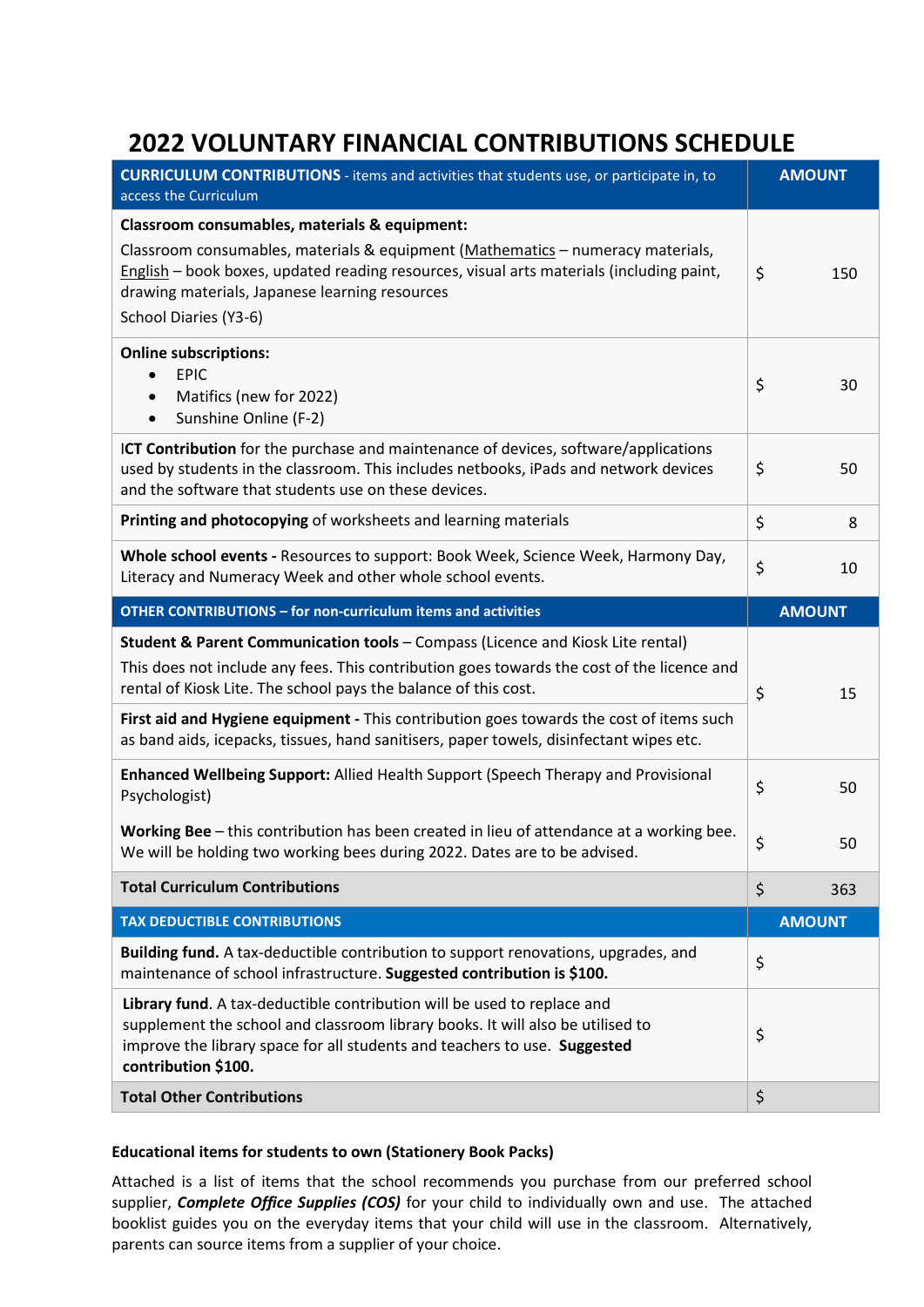Moonee Ponds West Primary School offers a range of items and activities that enhance or broaden the schooling experience of students and are above and beyond what the school provides in order to deliver the Curriculum. These are provided on a user-pays basis.

If you would like to purchase an item or activity for your child, please indicate on the table below and return this to the school.

| <b>Extra-Curricular Items and Activities</b>                                                                                                                                                             |          | <b>AMOUNT</b>            | <b>PURCHASE</b><br>(Please tick) |
|----------------------------------------------------------------------------------------------------------------------------------------------------------------------------------------------------------|----------|--------------------------|----------------------------------|
| Optional excursions/incursions will be scheduled throughout<br>2022. The Excursion/Incursion payment will be used to support the<br>learning of the curriculum                                           | \$       | 100                      | $\square$ \$                     |
| Year 5/6 Interschool Sports program                                                                                                                                                                      | \$       | 70                       | $\square$ \$                     |
| Sex Education - 'Living and Growing' education for students in<br>Years 3 to 6. This program is provided by SEA (Sex Education<br>Australia)                                                             | \$<br>\$ | 25 (Yr3-4)<br>35 (Yr5-6) | $\square$ \$<br>$\square$ \$     |
| <b>Student Accident Insurance - Group Accident Insurance for</b><br>students                                                                                                                             | \$       | 8                        | $\square$ \$                     |
| School Camps - Costings for the school camping program will be<br>finalised once student numbers have been confirmed.<br>(2021 costs: 5/6 Camp \$465, 3/4 Camp \$395, Grade 2 Sleepover<br>\$25)         | \$       | <b>TBA</b>               | $\square$                        |
| Moonee Vale Instrumental Music Program (MVIMP) Yr. 3-6.<br>Approx. tuition cost of \$840/year, MVIMP Camp, approx. cost<br>\$450. Students will be charged separately on acceptance into the<br>program. | \$       | <b>TBA</b>               | $\square$ \$                     |
| <b>Total Extra-curricular Items and Activities</b>                                                                                                                                                       | \$       |                          |                                  |

## **Financial Support for Families**

Moonee Ponds West Primary School understands that some families may experience financial difficulty and offers a range of support options, including:

- **Camps, Sports and Excursions Fund (CSEF)** Parents holding a valid means-tested concession card will be eligible to apply. A special consideration category will also exist. Eligible families will need to apply for the CSEF at the school office with applications to be entered by school administrators onto a web-based system. A payment of \$125 for primary school students (\$225 for secondary school students) will be paid directly to the school to be used at the direction of the parent towards camps, sports, and excursion costs for the benefit of the student.
- **State Schools Relief Fund (SSRF)** SSRF may cover the cost of new uniforms, shoes, books and more for disadvantaged students. <https://www.education.vic.gov.au/about/programs/Pages/stateschoolsrelief.aspx>
- **Payment Plans for Extra-Curricular items and activities** The school has Payment Plans for Extra-Curricular items and activities for parents to access if needed. Any questions regarding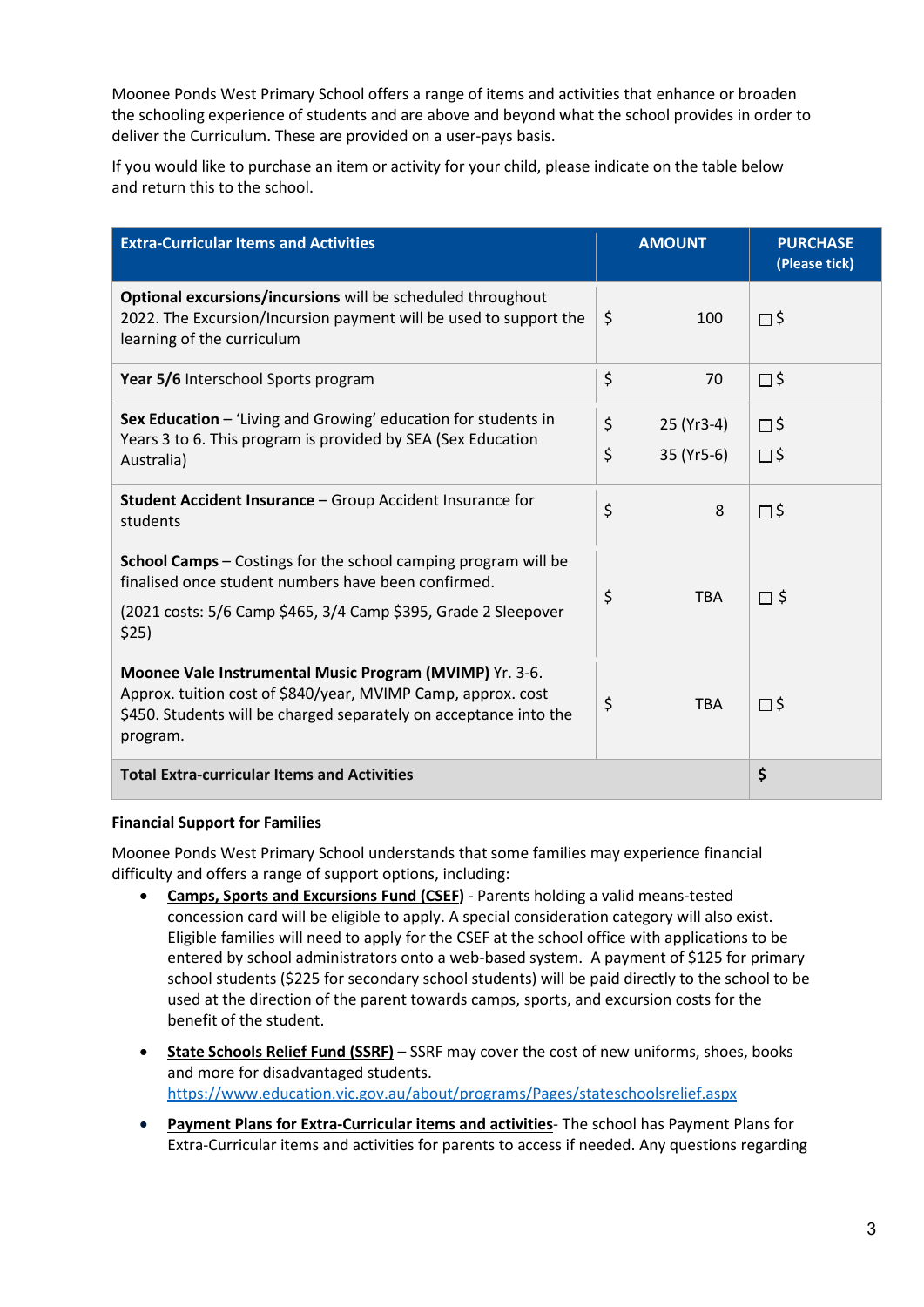financial assistance please contact the Business Manager, Sandra Monaghan on 93706875 or sandra.monaghan@education.vic.gov.au

• **Student Scholarships** - The Department of Education offers scholarships to help with the cost of education[. https://www.education.vic.gov.au/parents/learning/Pages/student](https://www.education.vic.gov.au/parents/learning/Pages/student-scholarships.aspx)[scholarships.aspx](https://www.education.vic.gov.au/parents/learning/Pages/student-scholarships.aspx) 

**Marrung education scholarships** - Marrung is a strategy to ensure that all Koorie Victorians achieve their learning aspirations. <https://www.education.vic.gov.au/about/programs/Pages/marrung.aspx>

• **Second-hand Uniform Shop** – In order to support parents in meeting the costs of their children's education the school operates a second-hand school uniform shop.

For a confidential discussion about accessing these services, or if you would like to discuss alternative payment arrangements, please contact:

- Principal, Kerri Simpson on 93706875 or kerri.simpson@education.vic.gov.au or
- Business Manager, Sandra Monaghan on 93706875 or [sandra.monagan@education.vic.gov.au](mailto:sandra.monagan@education.vic.gov.au)

### **Total**

| <b>Category</b>                              |  |
|----------------------------------------------|--|
| <b>Curriculum Contributions</b>              |  |
| <b>Other Contributions</b>                   |  |
| <b>Extra-Curricular Items and Activities</b> |  |

### **Payment methods**

Parent contributions towards the requested payments is essential to maintain the quality of education that we provide at Moonee Ponds West Primary School. Payment can be made electronically via Compass and BPAY. Please note your families unique BPAY Reference is available from the office.

Alternatively, cash, EFTPOS and cheque payments can be made directly at MPWPS Office.

### **Refunds**

Parent requests for refunds are subject to the discretion of the school and made on a case-by-case basis. Refunds will be provided where the school deems it is reasonable and fair to do so, taking into consideration whether a cost has been incurred, the Department's Parent Payment Policy and Guidance, Financial Help for Families Policy, and any other relevant information.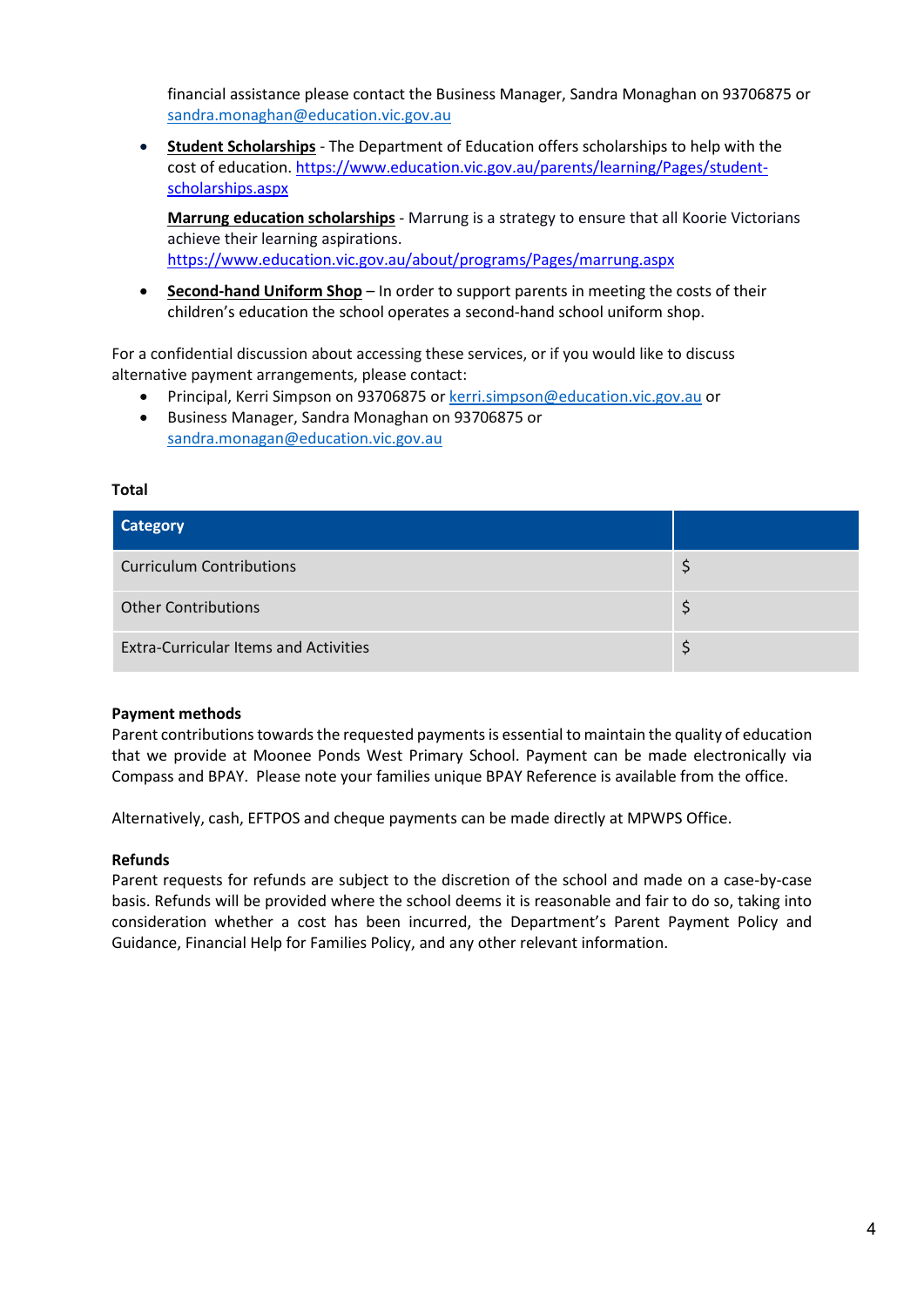| <b>PARENT PAYMENTS OPTION FORM</b>                                                                                                                                                          |  |       |                     |      |
|---------------------------------------------------------------------------------------------------------------------------------------------------------------------------------------------|--|-------|---------------------|------|
| PLEASE INDICATE YOUR PREFERRED METHOD OF PAYMENT                                                                                                                                            |  |       |                     |      |
| Compass Pay (using your Compass Parent Portal)<br>Ō                                                                                                                                         |  |       |                     |      |
| BPAY – make this payment via internet or phone banking.<br>$\mathbf{B}_{\mathsf{PAY}}$                                                                                                      |  |       |                     |      |
| <b>MPW Biller Code</b>                                                                                                                                                                      |  | 87361 |                     |      |
| <b>Your Ref Number</b>                                                                                                                                                                      |  |       |                     |      |
| <b>Alternative Payment Methods</b>                                                                                                                                                          |  |       |                     |      |
| Cash<br>Cheque<br>Visa<br>Mastercard                                                                                                                                                        |  |       |                     |      |
| <b>Card Number</b>                                                                                                                                                                          |  |       | <b>Expiry Date:</b> | CCV: |
| Name on card                                                                                                                                                                                |  |       |                     |      |
| Signature                                                                                                                                                                                   |  |       | Date:               |      |
| I authorise by signing above that the following amounts are to be deducted from the provided<br>credit card details. Please note that Moonee Ponds West does not store credit card details. |  |       |                     |      |

| Student's<br><b>Name</b> | Year | <b>Description of</b><br>payment | Total*** |
|--------------------------|------|----------------------------------|----------|
|                          |      |                                  |          |

- *Please Note: Contributions for Extra-Curricular Items and Activities e.g., Camps will be advised and charged as they arise.*
- *Instalment total (option B) or overall total (option A) depending on your preferred method of payment.*
- *Please find attached a contribution payment form for your use.*